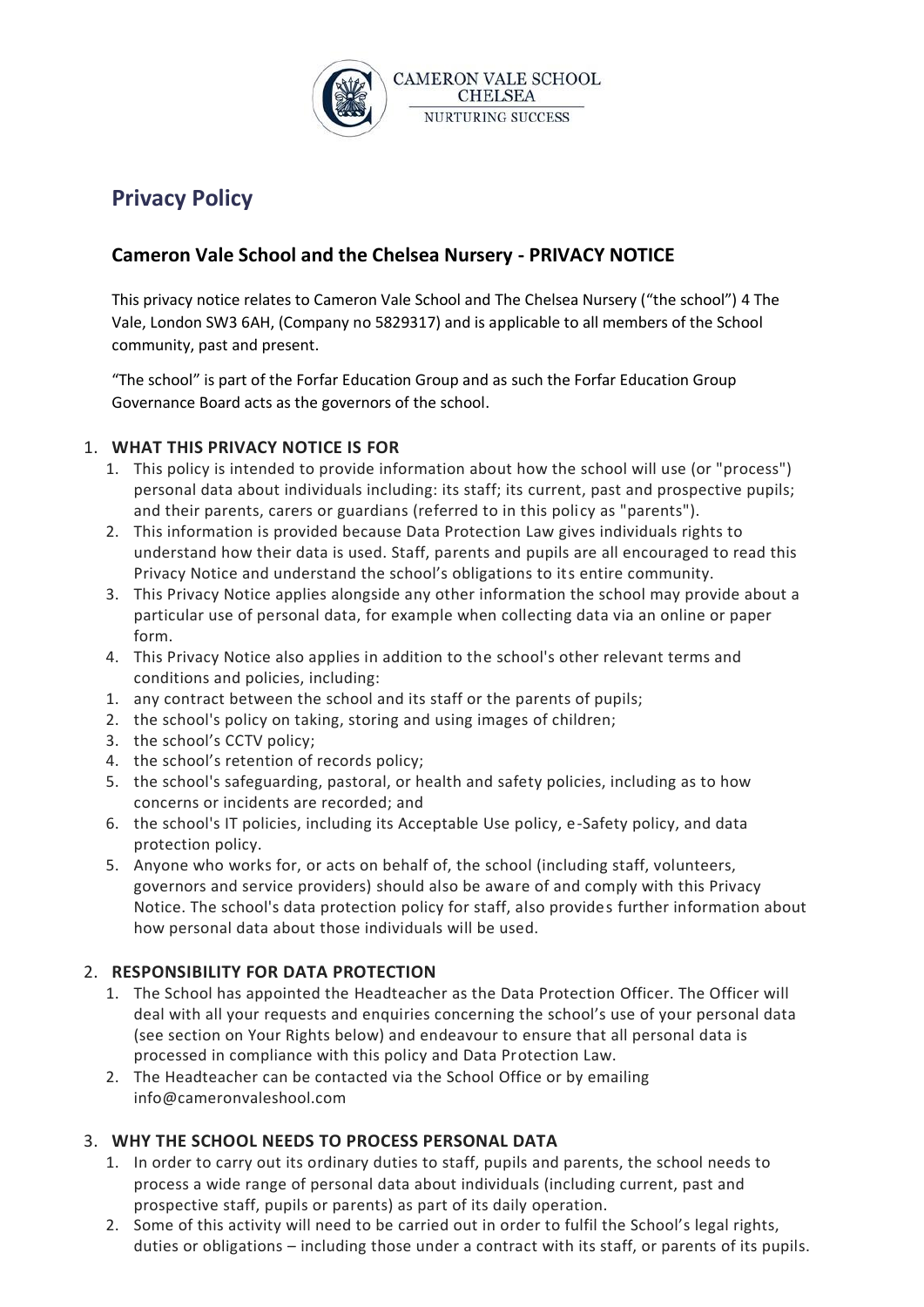- 3. Other uses of personal data will be made in accordance with the school's legitimate interests, or the legitimate interests of another, provided that these are not outweighed by the impact on individuals, and provided it does not involve special or sensitive types of data.
- 4. The school expects that the following uses will fall within that category of its (or its community's) "**legitimate interests**":
	- 1. For the purposes of pupil admissions (and to confirm the identity of prospective pupils and their parents);
	- 2. To provide education services, including musical education, physical training, spiritual development, career services and extra-curricular activities to pupils, and monitoring pupils' progress and educational needs;
	- 3. Maintaining relationships with the school community, including direct marketing or fundraising activity;
	- 4. For the purposes of management planning and forecasting, research and statistical analysis, including that imposed or provided for by law (such as tax, diversity or gender pay gap analysis);
	- 5. To enable relevant authorities to monitor the school's performance and to intervene or assist with incidents as appropriate;
	- 6. To give and receive information and references about past, current and prospective pupils, including relating to outstanding fees or payment history, to/from any educational institution that the pupil attended or where it is proposed they attend; and to provide references to potential employers of past pupils;
	- 7. To enable pupils to take part in national or other assessments, and to publish the results of public examinations or other achievements of pupils of the school;
	- 8. To enable pupils to take part in sporting fixtures or competitions at local and national level
	- 9. To safeguard pupils' welfare and provide appropriate pastoral care;
	- 10. To monitor (as appropriate) use of the school's IT and communications systems in accordance with the school's ICT acceptable use policy;
	- 11. To make use of photographic images of pupils in school for displays and publications, for example Parents Newsletters and the Year 6 Leavers' book in accordance with the school's policy on taking, storing and using images of children;
	- 12. For security purposes, including CCTV in accordance with the school's CCTV policy;
	- 13. To carry out or cooperate with any school internal or external complaints, disciplinary or investigation process; and
	- 14. Where otherwise reasonably necessary for the school's purposes, including to obtain appropriate professional advice and insurance for the school.
- 5. In addition, the school will on occasion need to process **special category personal data** (concerning health, ethnicity, religion, biometrics or sexual life) or criminal records information (such as when carrying out DBS checks). This is in accordance with rights or duties imposed on it by law, including as regards safeguarding and employment, or from time to time by explicit consent where required. These reasons will include:
	- 1. To safeguard pupils' welfare and provide appropriate pastoral (and where necessary, medical) care, and to take appropriate action in the event of an emergency, incident or accident, including by disclosing details of an individual's medical condition or other relevant information where it is in the individual's interests to do so: for example for medical advice, for social protection, safeguarding, and cooperation with police or social services, for insurance purposes or to caterers or organisers of school trips who need to be made aware of dietary or medical needs;
	- 2. To provide educational services in the context of any special educational needs of a pupil;
	- 3. To provide spiritual education in the context of any religious beliefs;
	- 4. In connection with employment of its staff, for example DBS checks, welfare, union membership or pension plans;
	- 5. As part of any school or external complaints, disciplinary or investigation process that involves such data, for example if there are SEN, health or safeguarding elements; or
	- 6. For legal and regulatory purposes (for example child protection, diversity monitoring and health and safety) and to comply with its legal obligations and duties of care.

## 4. **TYPES OF PERSONAL DATA PROCESSED BY THE SCHOOL**

1. This will include: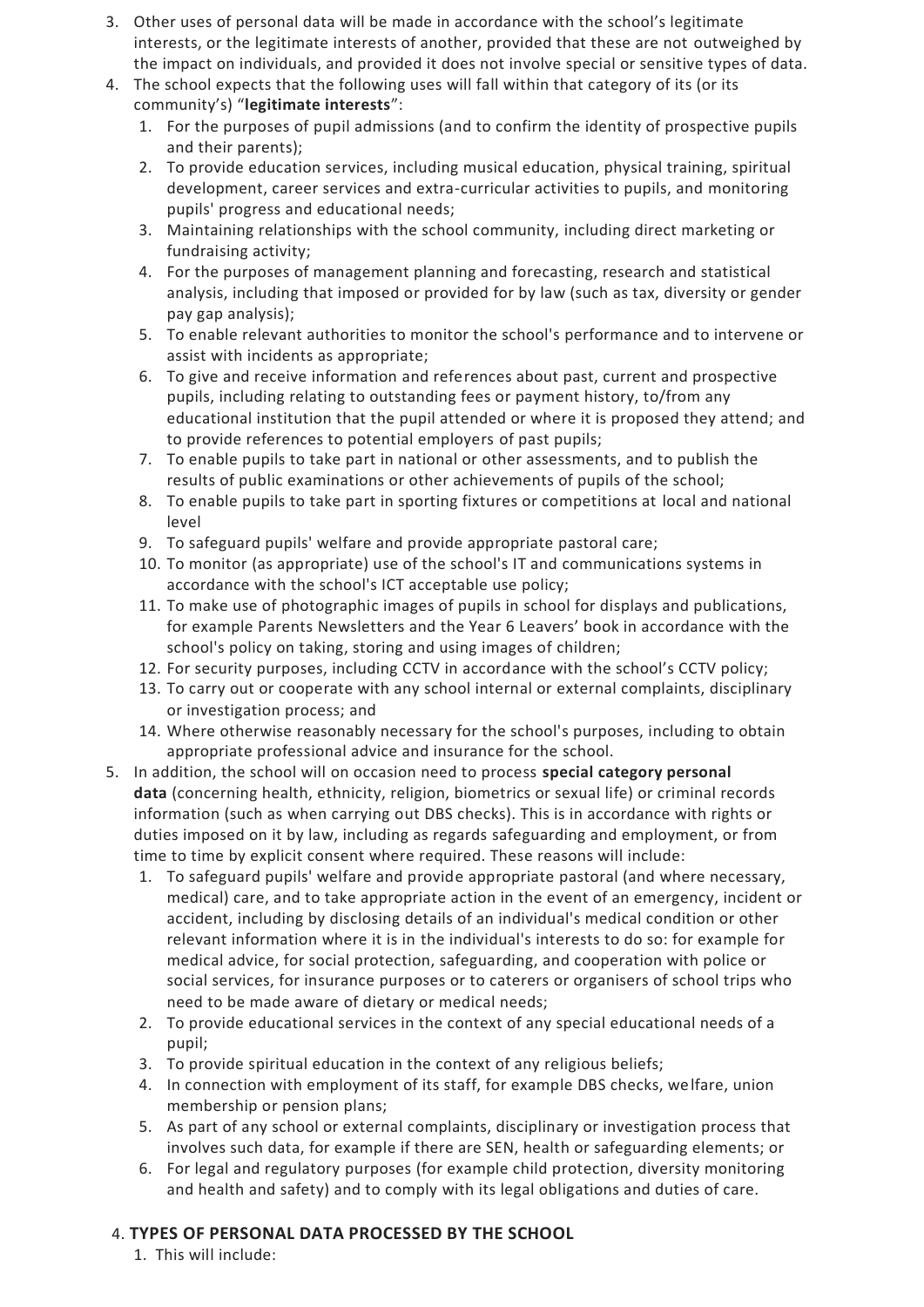- 1. names, addresses, telephone numbers, e-mail addresses and other contact details;
- 2. bank details and other financial information, e.g. about persons who pay fees to the school;
- 3. past, present and prospective pupils' academic, disciplinary, admissions and attendance records (including information about any special needs), and examination scripts and marks;
- 4. personnel files, including in connection with academics, employment or safeguarding;
- 5. where appropriate, information about individuals' health and welfare, and contact details for their next of kin;
- 6. references given or received by the school about pupils, and relevant information provided by previous educational establishments and/or other professionals or organisations working with pupils;
- 7. correspondence with and concerning staff, pupils and parents past and present;
- 8. Images of pupils (and occasionally other individuals) engaging in school activities, and images captured by the school's CCTV system (in accordance with the school's policy on taking, storing and using images of children).

## 5. **HOW THE SCHOOL COLLECTS DATA**

- 1. Generally, the school receives personal data from the individual directly (including, in the case of pupils, from their parents). This may be via a form, or simply in the ordinary course of interaction or communication (such as email or written assessments).
- 2. However in some cases personal data will be supplied by third parties (for example another school, or other professionals or authorities working with that individual); or collected from publicly available resources.
- 3. Information we may collect from you
	- 1. We may collect and process the following data about you:
	- 2. Information you give us. You may give us information about you by filling in and submitting forms on our site [www.cameronvaleschool.com](https://gbr01.safelinks.protection.outlook.com/?url=http%3A%2F%2Fwww.cameronvaleschool.com%2F&data=05%7C01%7Ccg%40forfareducation.co.uk%7Cef3023f75b4c46188e6008da26b0146c%7C5ae35efdb57b4c03b16bf9e61c47dd45%7C0%7C0%7C637864834938313544%7CUnknown%7CTWFpbGZsb3d8eyJWIjoiMC4wLjAwMDAiLCJQIjoiV2luMzIiLCJBTiI6Ik1haWwiLCJXVCI6Mn0%3D%7C3000%7C%7C%7C&sdata=P%2BJ25ygLUzWzZqn3HcLxNwhW4zBItmJyGAWPiJWgfx4%3D&reserved=0) or by corresponding with us by phone, e-mail or otherwise.
	- 3. This includes information you provide when you register, subscribe to our newsletter, book to attend a class via our website (or via other booking site), complete a survey, or when you report a problem with our site.
	- 4. The information you give us may include your name, address, e-mail address and phone number.

## 6. **WHO HAS ACCESS TO PERSONAL DATA AND WHO THE SCHOOL SHARES IT WITH**

- 1. Occasionally, the school will need to share personal information relating to its community with third parties, such as
	- 1. professional advisers (e.g. lawyers, insurers, PR advisers and accountants);
	- 2. government authorities (e.g. HMRC, DfE, police or the local authority); and
	- 3. Appropriate regulatory bodies (e.g. **[NCTL,](https://www.gov.uk/government/organisations/national-college-for-teaching-and-leadership)** the **[Independent Schools](https://www.isi.net/)  [Inspectorate](https://www.isi.net/)**, or the Information Commissioner).
- 2. For the most part, personal data collected by the school will remain within the school, and will be processed by appropriate individuals only in accordance with access protocols (i.e. on a 'need to know' basis). Particularly strict rules of access apply in the context of:
	- 1. medical records,
	- 2. Pastoral or safeguarding files.
- 3 However, a certain amount of any pupil's relevant information will need to be provided to staff more widely in the context of providing the necessary care and education that the pupil requires.
- 4 Staff, pupils and parents are reminded that the school is under duties imposed by law and statutory guidance (including Keeping Children Safe in Education) to record or report incidents and concerns that arise or are reported to it, in some cases regardless of whether they are proven, if they meet a certain threshold of seriousness in their nature or regularity. This is likely to include file notes on personnel or safeguarding files, and in some cases referrals to relevant authorities such as the LADO or police. For further information about this, please view the school's Safeguarding Policy.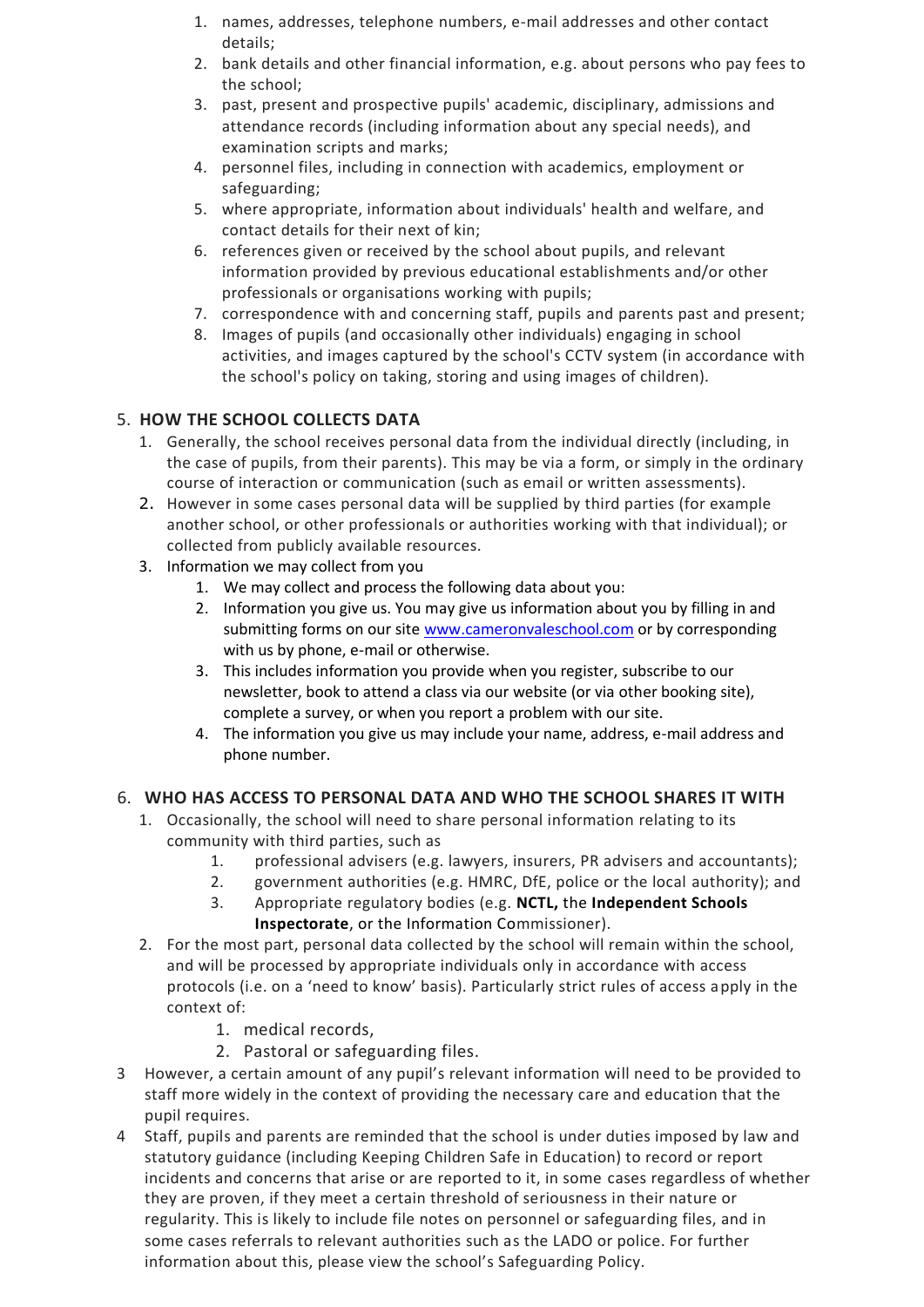- 5 The Headteacher keeps confidential records of any concerns relating to safeguarding matters as she deems necessary.
- 6 Finally, in accordance with Data Protection Law, some of the school's processing activity is carried out on its behalf by third parties, such as IT systems, web developers or cloud storage providers. This is always subject to contractual assurances that personal data will be kept securely and only in accordance with the school's specific directions.

#### 7. **HOW LONG WE KEEP PERSONAL DATA**

- 1. The school will retain personal data securely and only as long as necessary to keep for a legitimate and lawful reason.
- 2. If you have any specific queries about how our retention policy is applied, or wish to request that personal data that you no longer believe to be relevant is considered for erasure, please contact the Headteacher by emailing [info@cameronvaleschool.com.](mailto:info@cameronvaleschool.com) However, please bear in mind that the school will often have lawful and necessary reasons to retain some personal data even following such a request.
- 3. A limited and reasonable amount of information will be kept for archiving purposes, and even where you have requested we no longer keep in touch with you, we will need to keep a record of that fact in order to fulfil your wishes (a "suppression record").

## 8. **KEEPING IN TOUCH AND SUPPORTING THE SCHOOL**

- 1. The school and the PSCET committee will use the contact details of parents, alumni and other members of the school community to keep them updated about the activities of the school, and events of interest. This includes by sending updates and newsletters by email and by post. Unless the relevant individual objects, the school will also.
- 2. Share personal data about parents and/or alumni, as appropriate, with organisations set up to help establish and maintain relationships with the school community, such as the PSCET.
- 3. Contact parents including via the organisations above by post and email in order to promote and raise funds for worthy causes;
- 4. Should you wish to limit or object to any such use, or would like further information about them, please contact the school in writing. You always have the right to withdraw consent, where given, or otherwise object to direct marketing or fundraising. However, the school is nonetheless likely to retain some of your details (not least to ensure that no more communications are sent to that particular address, email or telephone number).

# 9. **YOUR RIGHTS**

- 1. Rights of access
	- 1. Individuals have various rights under Data Protection Law to access and understand personal data about them held by the school, and in some cases ask for it to be erased or amended or have it transferred to others, or for the school to stop processing it – but subject to certain exemptions and limitations.
	- 2. Any individual wishing to access or amend their personal data, wishing it to be transferred to another person or organisation, or who has some other objection to how their personal data is used, should put their request in writing to the school.
	- 3. The school will endeavour to respond to any such written requests as soon as is reasonably practicable and in any event within statutory time-limits (which is one month in the case of requests for access to information).
	- 4. The school will be better able to respond quickly to smaller, targeted requests for information. If the request for information is manifestly excessive or similar to previous requests, the school may ask you to reconsider, or require a proportionate fee (but only in accordance with Data Protection Law).
- 2. Requests that cannot be fulfilled
	- 1. You should be aware that the right of access is limited to your own personal data, and certain data is exempt from the right of access. This will include information which identifies other individuals (and parents need to be aware this may include their own children, in certain limited situations – please see further below), or information which is subject to legal privilege (for example legal advice given to or sought by the school, or documents prepared in connection with a legal action).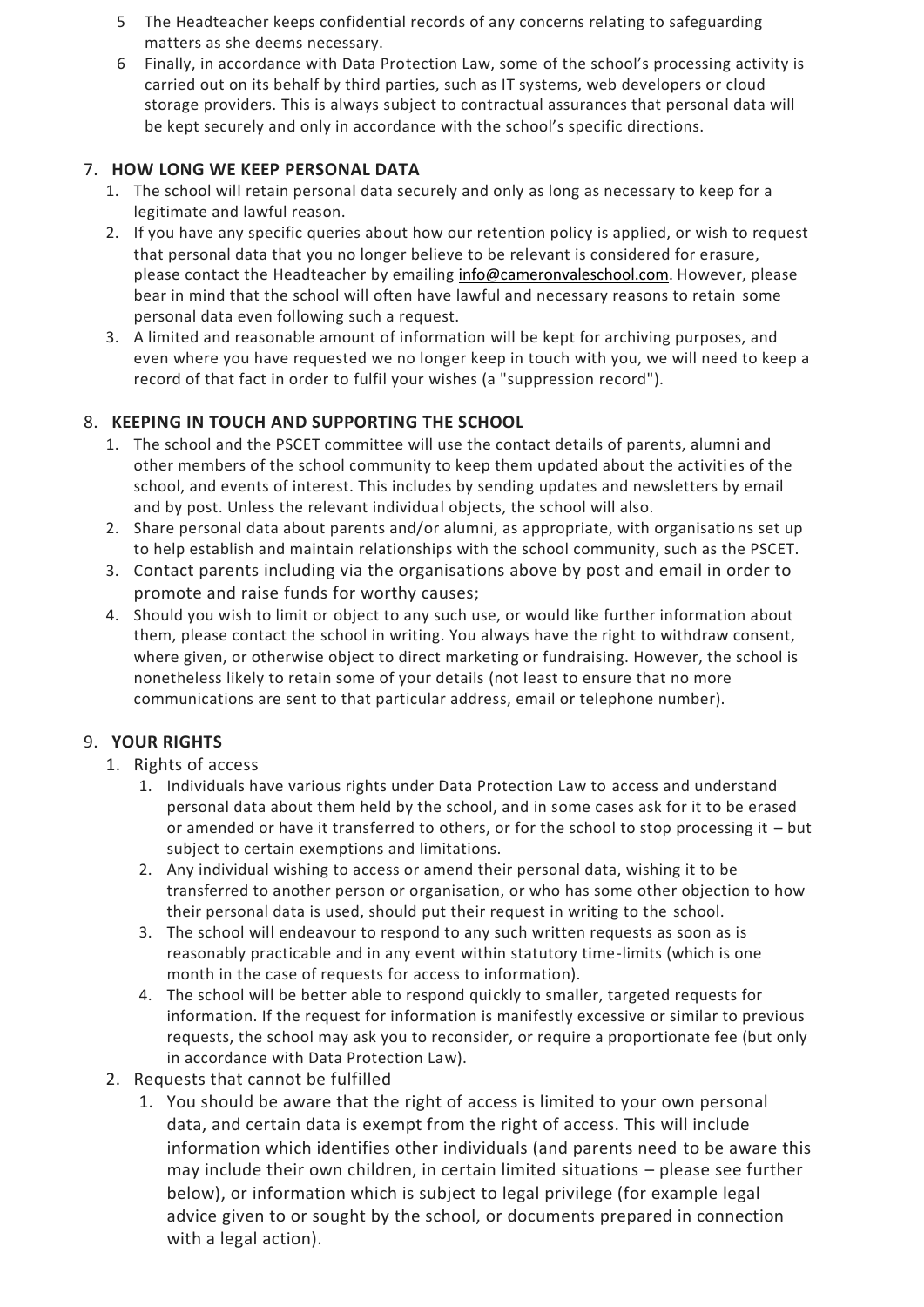- 2. The school is also not required to disclose any pupil examination scripts (or other information consisting solely of pupil test answers), provide examination or other test marks ahead of any ordinary publication, nor share any confidential reference given by the school itself for the purposes of the education, training or employment of any individual.
- 3. You may have heard of the "right to be forgotten". However, we will sometimes have compelling reasons to refuse specific requests to amend, delete or stop processing your (or your child's) personal data: for example, a legal requirement, or where it falls within a legitimate interest identified in this Privacy Notice. All such requests will be considered on their own merits.
- 3. Pupil requests
	- 1. Pupils can make subject access requests for their own personal data, provided that, in the reasonable opinion of the school, they have sufficient maturity to understand the request they are making (see section **Whose Rights?** below). A pupil of any age may ask a parent or other representative to make a subject access request on his/her behalf.
	- 2. Indeed, while a person with parental responsibility will generally be entitled to make a subject access request on behalf of younger pupils, the law still considers the information in question to be the child's: for older pupils, the parent making the request may need to evidence their child's authority for the specific request.
	- 3. Pupils *aged 13 and above* are generally assumed to have this level of maturity, although this will depend on both the child and the personal data requested, including any relevant circumstances at home. *Older Prep School children* may however be sufficiently mature to have a say in this decision, depending on the child and the circumstances. Therefore Cameron Vale School pupils are not deemed to have this level of maturity at age 11 and below.
- 4. Parental requests, etc.
	- 1. It should be clearly understood that the rules on subject access are not the sole basis on which information requests are handled. Parents may not have a statutory right to information, but they and others will often have a legitimate interest or expectation in receiving certain information about pupils without their consent. The school may consider there are lawful grounds for sharing with or without reference to that pupil.
	- 2. Parents will in general receive educational and pastoral updates about their children, in accordance with the Parent Contract. Where parents are separated, the school will in most cases aim to provide the same information to each person with parental responsibility, but may need to factor in all the circumstances.
	- 3. All information requests from, on behalf of, or concerning pupils whether made under subject access or simply as an incidental request – will therefore be considered on a case by case basis.
- 5. Consent
	- 1. Where the school is relying on consent as a means to process personal data, any person may withdraw this consent at any time (subject to similar age considerations as above). Examples where we do rely on consent are certain types of uses of images and certain types of fundraising activity. Please be aware however that the school may not be relying on consent but have another lawful reason to process the personal data in question even without your consent.
	- 2. That reason will usually have been asserted under this Privacy Notice, or may otherwise exist under some form of contract or agreement with the individual (e.g. an employment or parent contract, or because a purchase of goods, services or membership of an organisation such as a parents' association has been requested).
- 6. Whose rights?
	- **1.** The rights under Data Protection Law belong to the individual to whom the data relates. However, the school will often rely on parental authority or notice for the necessary ways it processes personal data relating to pupils – for example, under the parent contract, or via a form. Parents and pupils should be aware that this is not necessarily the same as the school relying on strict consent (see section on Consent above).
	- **2.** Where consent is required, it may in some cases be necessary or appropriate given the nature of the processing in question, and the pupil's age and understanding – to seek the